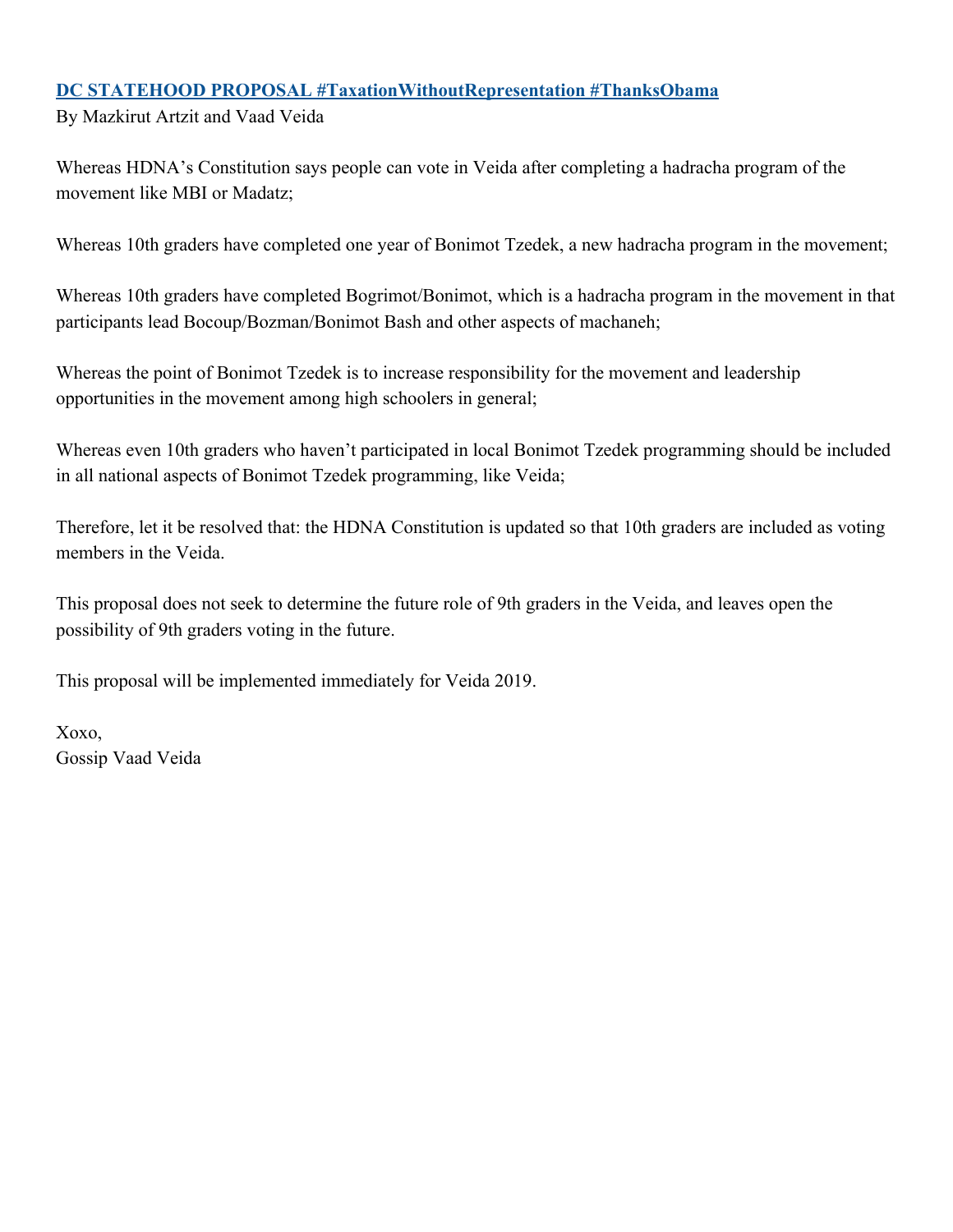#### **THIS IS AN EMERGENCY!!!!: Climate Justice Resolution**

By Becca Hamilton and Etz Greenfeld

Whereas leading research by the Intergovernmental Panel on Climate Change (IPCC), along with many other reliable sources, state that the negative effects of climate change will be increasingly harsh in years to come. Sea levels are rising 3.3 mm per year. 1-2 acres of rainforest are cleared every second. 110 animal and insect species are going extinct every day from rainforest destruction. 80.4 million metric tons of fish are pulled from our oceans each year. This list is just grazing the surface.

Whereas the most recent United Nations Climate Report (from 2019) states that we are rapidly running out of time to address the climate crisis.

Whereas the effects of the climate crisis are disproportionately borne by people already facing marginalization including, but not limited to, race, gender, and class. As a movement that believes in shivyon erech ha'adam and actively educates against these forms of intersectional oppression, we must recognize that they are compounded by the climate crisis.

Whereas many nachshonimot and maapilimot are already actively involved in local climate justice activism, such as with the Sunrise movement in the US.

Whereas as a youth movement, our generation will inherit the environmental damage created by older generations.

Whereas we're already experiencing the impacts of climate change. For example, summer camps in California have burned down because of wildfires linked to climate change. At Miriam, our summer skies are obscured by wildfire smoke and water shortages are getting worse, impacting us financially and physically.

Whereas the climate crisis will have a serious effect on Israel and worsen the existing conflict, for example, over water resources. As a labour Zionist youth movement that is concerned about the future of Israel/Palestine, we must take climate action seriously.

Whereas the above clauses point to the reality that the climate crisis is the biggest threat to justice our world is currently facing, and the climate justice movement is the defining movement of our generation. The last year has seen a radical explosion of climate activism led by young people; HDNA, as a revolutionary youth movement, has a responsibility to contribute to this movement.

Whereas environmental sustainability is in our constitution: "[HDNA] strives to upbuild a new social order throughout the world, based on the principles of social justice, environmental sustainability, cooperative economics and political democracy."

Whereas solving climate change requires us to overthrow capitalism yahooo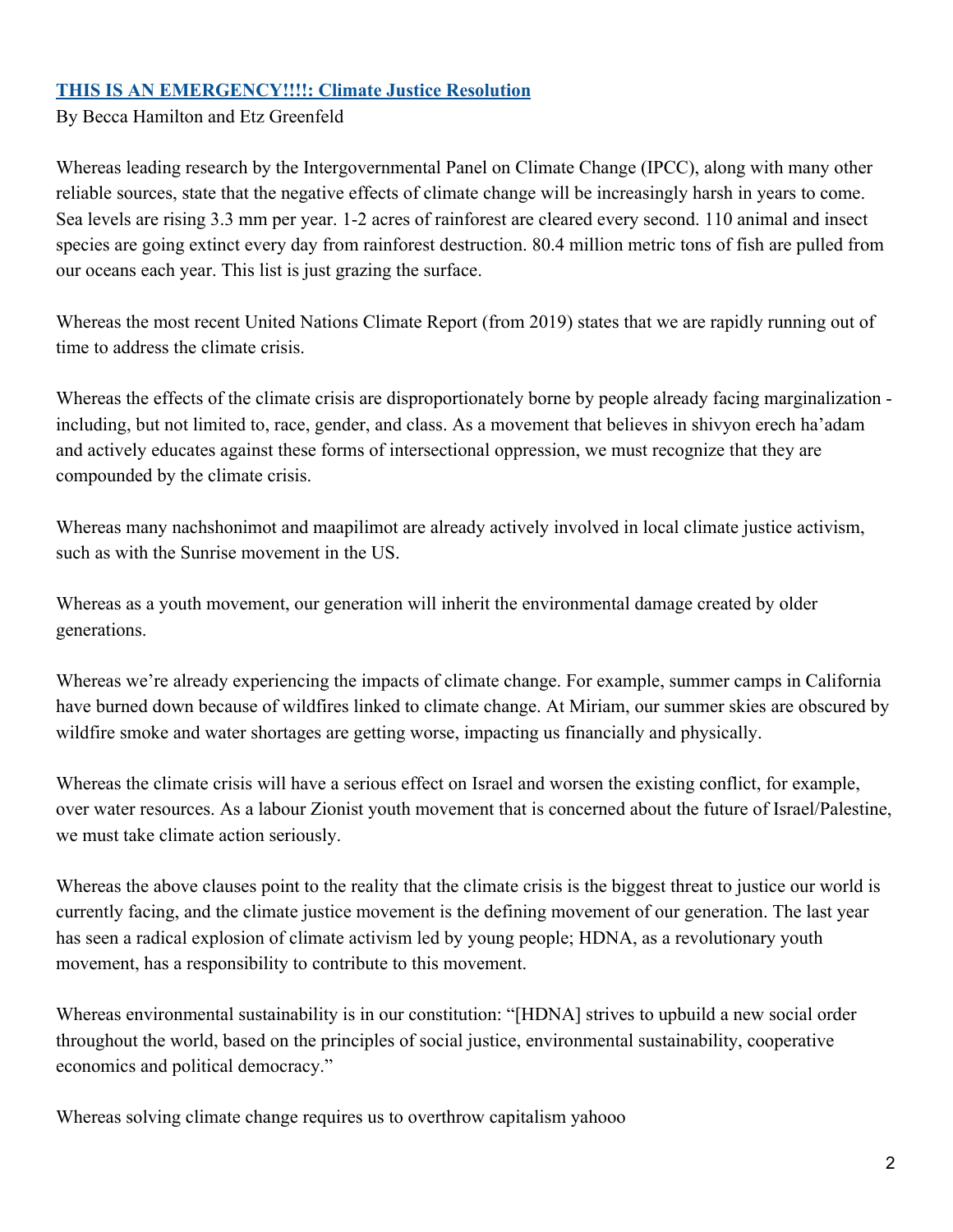Whereas HDNA assumes the responsibility to aid in the repair of the world, including its environment.

Let it be resolved that:

- HDNA officially declares a state of climate emergency.
- In our education and action surrounding climate justice we actively work to partner with, take lead from and center the voices of frontline communities especially indigenous people and brown communities and workers.
- HDNA declares summer 2020 as the summer of climate justice, making it an educational priority. Let it be resolved that madrichimot aim to tie climate justice and/or environmental degradation into every applicable peula during the summer. Additionally, madrichimot will reflect on how to assist their chanichimot in processing eco-anxiety/climate grief.
- To aid the inclusion of the climate emergency in all peulot by madrichimot, the rakezet chinuch of each machaneh will include tips to help that addition in their tochnit.
- Every camp committee will have at least once one conversation a year to discuss the ecological impact of each machaneh and create and implement a plan for minimizing it.
- Each machaneh will work with their professional staff and camp families to end, or at least limit, the shipment of packages to chanichimot so as to reduce material waste and carbon fuel.
- The lens of minimizing ecological impact will be incorporated into every camp committee conversation about future development: for example, when deciding priority projects for fundraising, and when building new infrastructure. HDNA calls on Jewish institutions and foundations to fund our summer camps to create sustainable and lower-footprint infrastructure.
- Mazkirut and madrichimot will strive to be conscious of the social and ecological impact of material goods when organizing and ordering supplies for programming, especially special days. This includes being aware of the impact of shwag, and reconsidering how much we order.
- HDNA resolves to limit, as much as financially and fiscally possible, purchasing materials harmful to the environment, especially those not deemed essential.
- HDNA asks all machanot to track their consumption of biodegradable and nonbiodegradable materials to be aware of their environmental impact and budget impact.
- HDNA asks bogrimot and madatz when planning Revo and Bocoup/Bozman to limit purchasing of unsustainable materials as much as possible, and track purchases of unsustainable materials to be aware of their environmental impact, with aid from tzevet to find other resources. Examples: Balloons for Revo, other decorations.
- HDNA resolves to reinforce responsible sustainability education for chanichimot by having curriculum that teaches composting, recycling, etc.
- HDNA calls for all machanot to have a garden and, if possible, a compost pit.
- All movement seminars will be vegetarian. There will be an active effort to avoid using disposable cutlery and dishware. There will be an active effort to responsibly dispose of waste, eg: recycling recyclables and composting compostables.
- HDNA officially supports the Fridays for Future climate strike movement, as represented by Climate Strike Canada in Canada and the Strike With Us coalition in the US. All eizorim will try their utmost to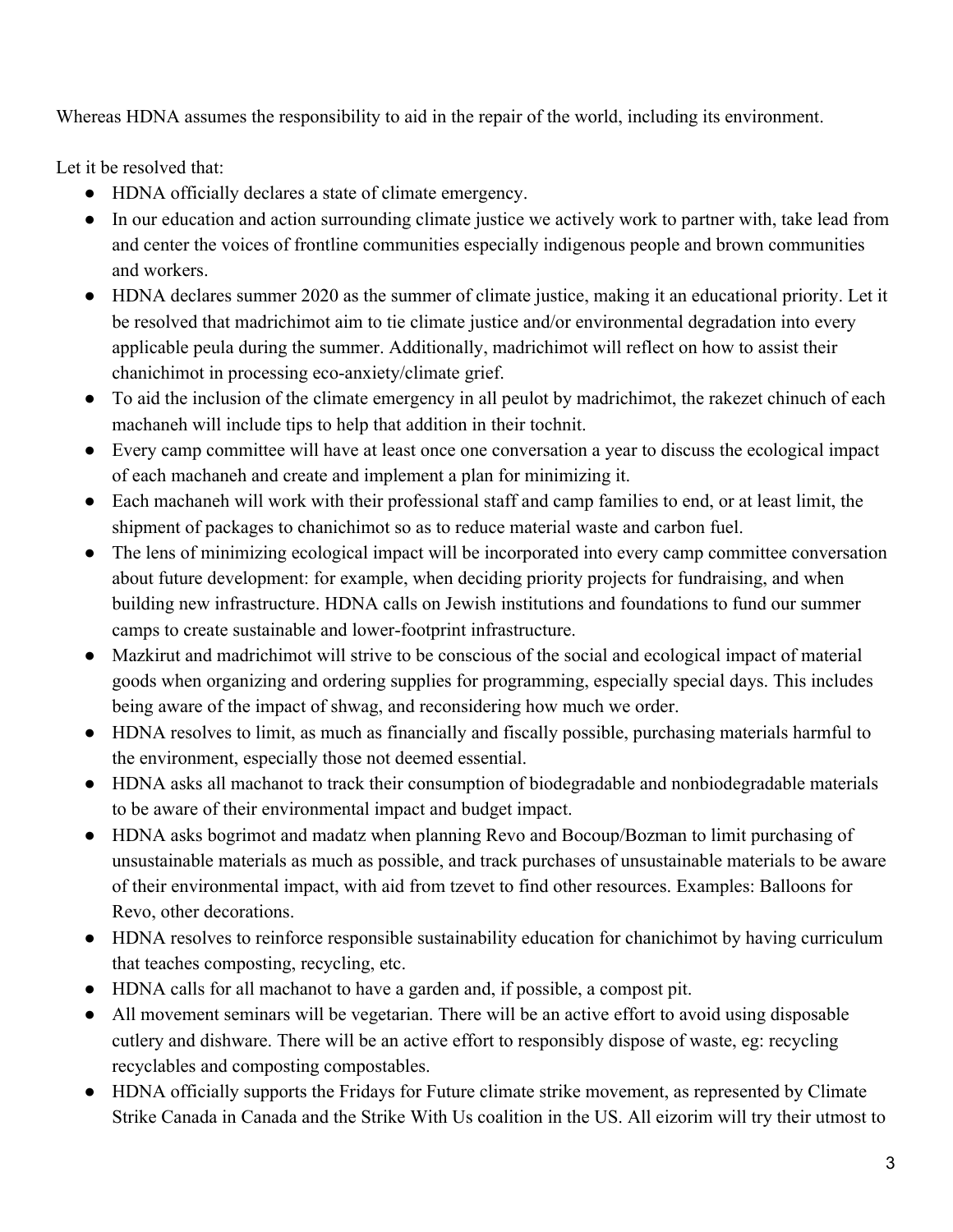participate in future strike events (April 3 in Canada, April 24 in the US, and future dates to be determined strike days in 2020/2021).

● A va'ad be created, spearheaded by the authors of this proposal, to: revitalize the [environment tochnit](https://drive.google.com/drive/folders/0BzAQTSGdFVrkUGhNZWhkdHcwVG8?usp=sharing) [made by Deborah Secular](https://drive.google.com/drive/folders/0BzAQTSGdFVrkUGhNZWhkdHcwVG8?usp=sharing) and make sure that it is available at all machanot; serve as a support for machanot and eizorim implementing the resolutions of this proposal; and engage in continuing dialogue about HDNA and climate justice.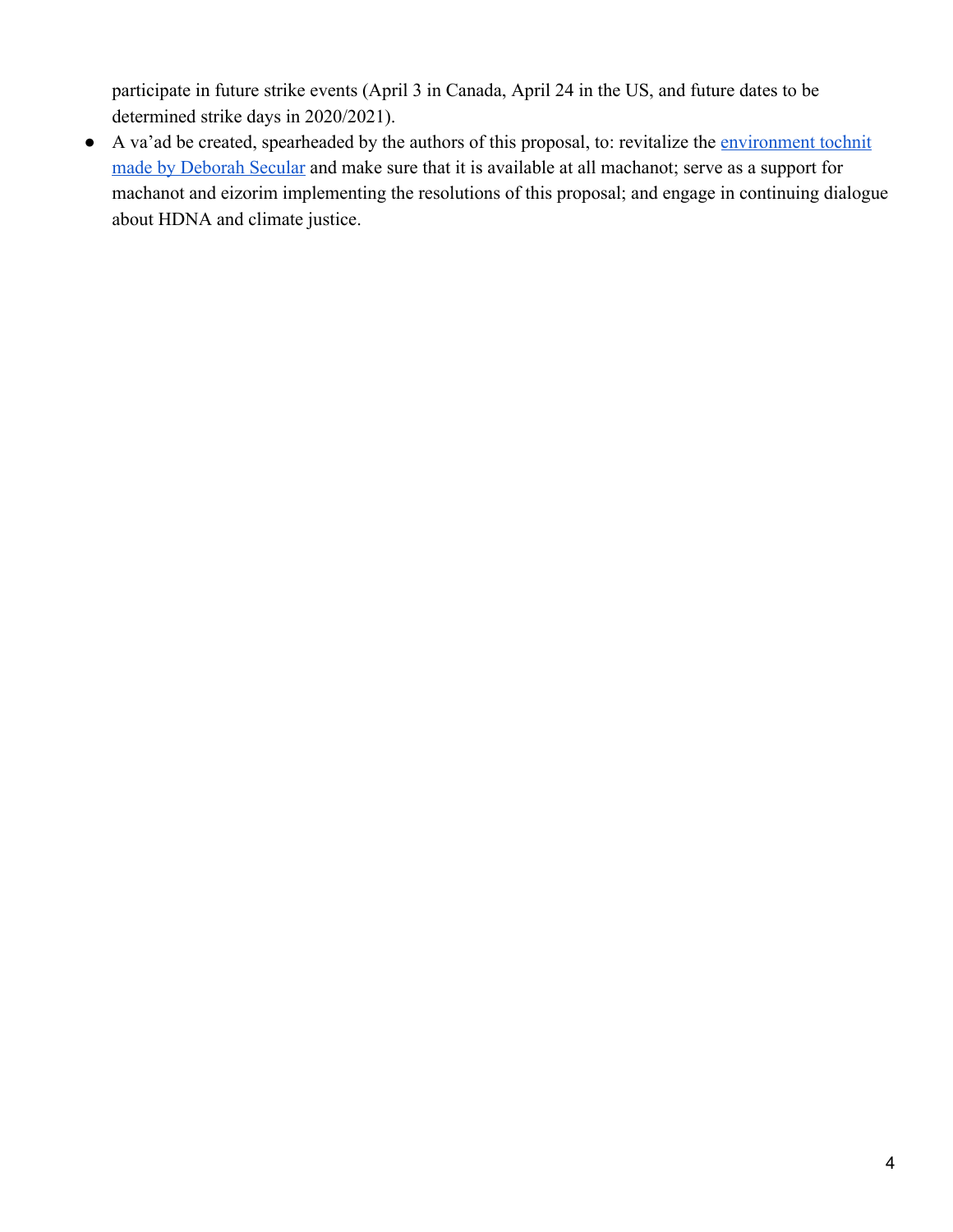### **Restructuring Movement Leadership: Reenvisioning Tzevet Higui (ooo)**

Isaac Kianovsky, Yahli Livni, Ben Lieberman, Ada Marcovitz, Emma Regev, Noga Shlapobersky, and the rest of the Gilboa community.

- 1. Whereas currently information about how to join tzevet higui (ooo) is sent in a way that is inaccessible to many movement members, and often tzevet higui (ooo) members end up being hand-picked by mazkirut artzit
- 2. Whereas this method of building a tzevet excludes movement members who may want to participate but don't know how or feel alienated and unwanted because of their ideology
- 3. Whereas the current process of joining tzevet higui (ooo) leads to a small, like-minded group
- 4. Whereas tzevet higui (ooo) is meant to represent movement opinions, but lack of dissemination of information and discourse with movement members outside of the va'ad means the tzevet doesn't actually serve its purpose
- 5. Whereas the goal of movement participation is to form a communicative partnership between maapilimot and mazkirut artzit, and tzevet higui (ooo) should be a tool to support this partnership.
- 6. Whereas the body that formally holds mazkirut artzit accountable does not accurately represent the demographics of the movement.
- 7. Whereas the movement feels like it is in a constant state of crisis, and having a functioning and representative body of ma'apilimot to help make decisions and disseminate information might alleviate this feeling
- 8. Whereas some movement members have been dissatisfied with how decisions are made, as well as with the decisions themselves
- 9. Whereas it is a lot of pressure for a small group (mazkirut artzit) to make decisions for a large movement, and having a representative group of ma'apilimot to work with might alleviate pressure
- 10. Whereas movement engagement is at a low, and this may be an avenue for integrating movement members who want to have a voice but feel they have no way of expressing it or making change.

# Therefore, let it be resolved that:

- 1. At the end of the summer, following a sicha, each machaneh will choose one person working in an eizor and one person outside of an eizor (with attention to diversity of opinion and age) to be on tzevet higui (ooo).
- 2. One representative from keNYC will also be chosen to participate in tzevet higui (ooo) following a sicha similar to that held at machanot.
- 3. One member from either MBI tzevet or Kadima tzevet will have the option of joining tzevet higui(ooo) following a sicha similar to that held at machanot
- 4. After the summer, a member of mazkirut artzit will meet with this tzevet regularly or when an important decision arises
- 5. Tzevet higui (ooo) will receive frequent (amnt tbd) reports from mazkirut artzit about what they have been working on, decisions they have been considering, and board meeting summaries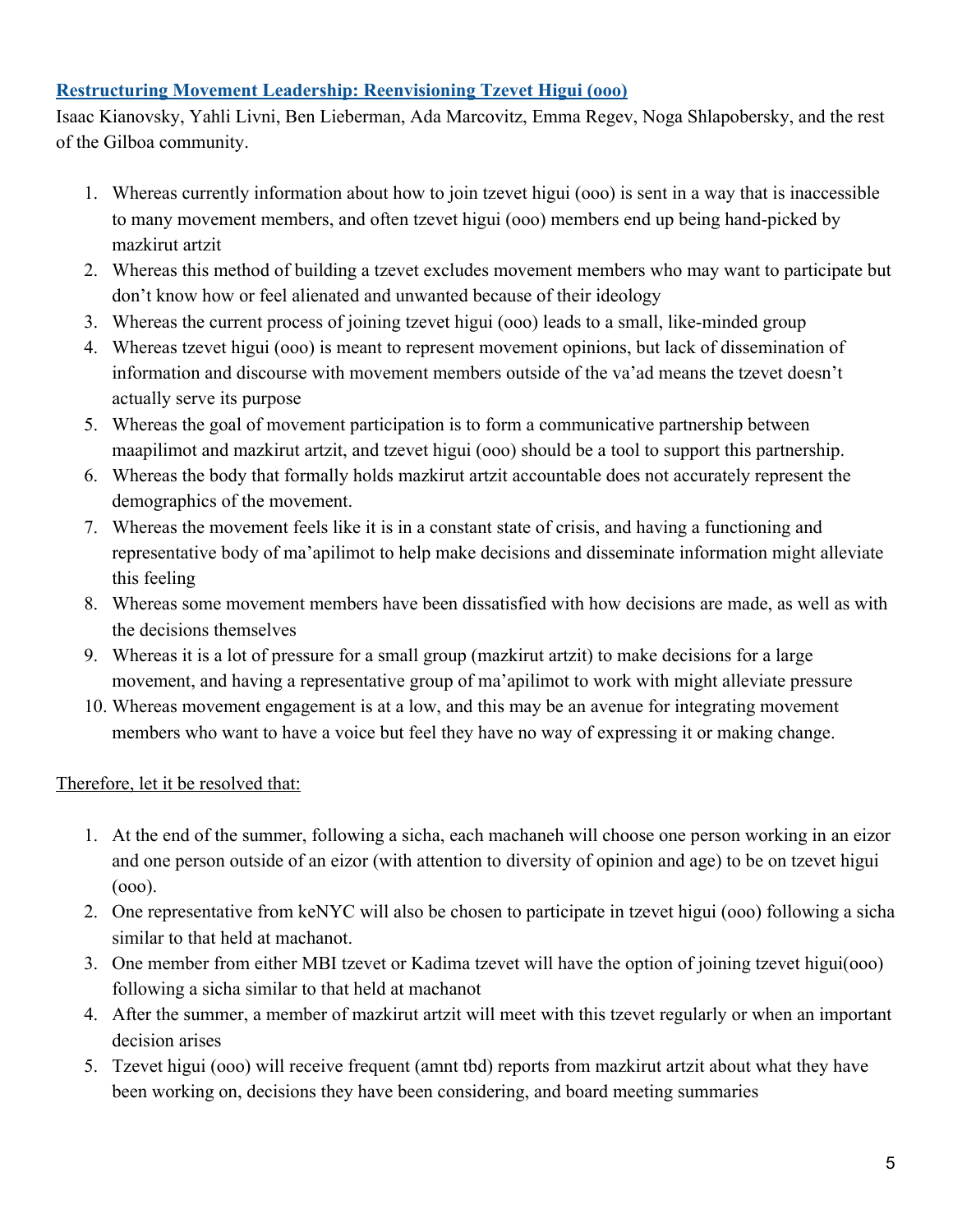- 6. Tzevet higui's (ooo) purpose is to play an integral and mutually beneficial role in the decision-making process in HDNA.
- 7. Tzevet higui (ooo) will be responsible for approving or writing statements put out by the movement on current events
- 8. Tzevet higui (ooo) will disseminate information to the movement via written updates and occasional calls to help discuss or relay information.
- 9. Asephot and agenda setting will be a part of tzevet higui's responsibilities.
- 10. Tzevet higui's (ooo) decision making responsibilities will be based on their outreach and communication efforts with their eizorim/tzvatim.

### Implementation plan

- 1. Mazkirut artzit will decide who will be responsible for facilitating tzevet higui (ooo)
- 2. The va'ad of this proposal and whoever else would like to join the vaad will write a sicha/peula/guidelines for choosing who to be on tzevet higui (ooo) and will check in with mazkiruyot of machanot to make sure it happens.
- 3. Functions of the vaad including (but not limited to) frequency of meetings, facilitators, and the nature of meetings will be decided each year by tzevet higui (ooo).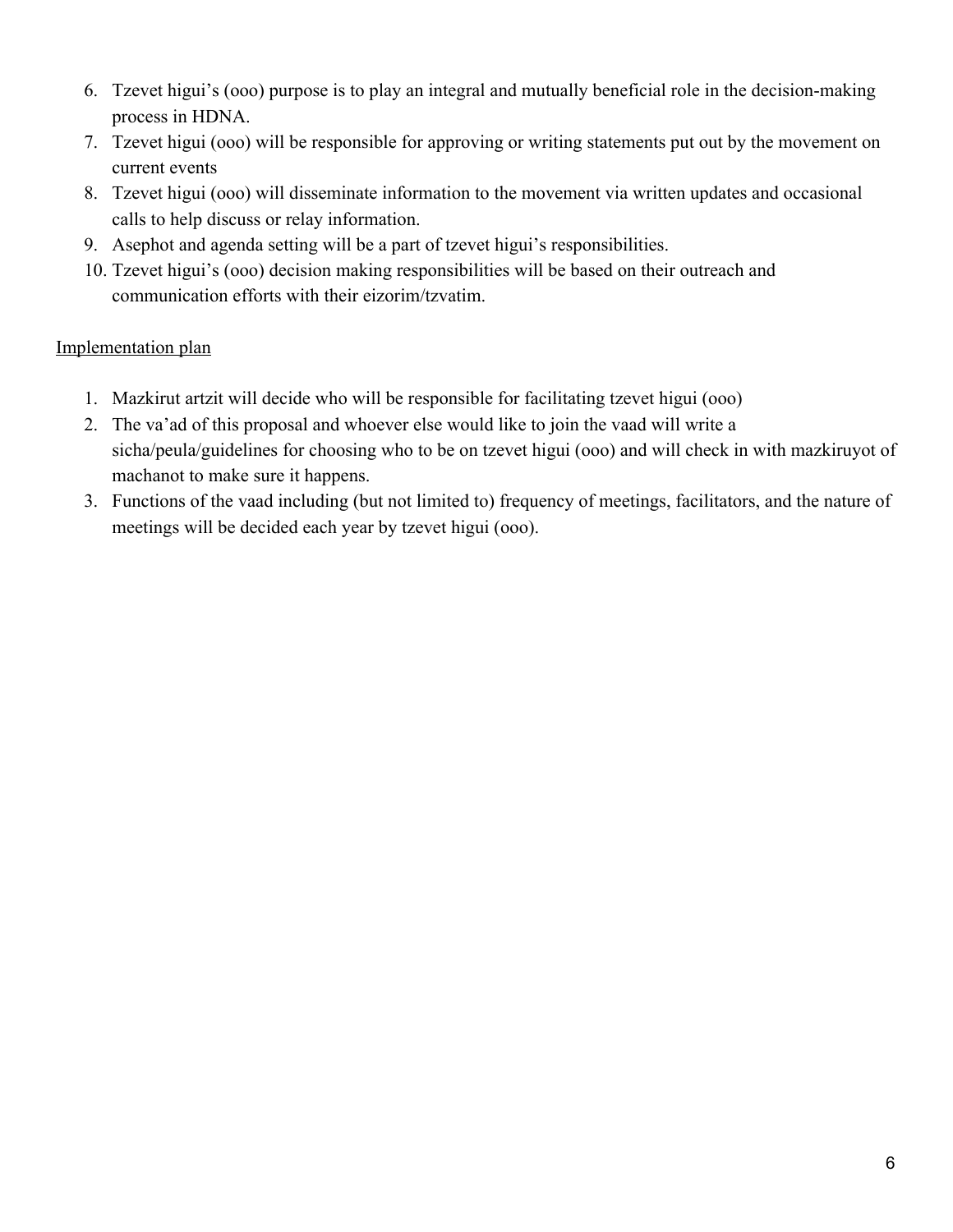### **THE QUESTION OF RECLAIMING ZIONISM**

By Emma Regev, Hazel Sher-Kisch, and Eliza Smith

Whereas

- The movement is in a process of atomization into separate machanot with separate stances, especially as it relates to Zionism.
- We desire to be a unified movement, and that will require a shared process.
- Habonim Dror North America is a deeply moral movement.
- Zionism has historically meant many things, many of them moral and beautiful.
- In addition to its many ideological iterations, Zionism has resulted in tangible political structures that have had many negative consequences.
- We cannot ignore that the mainstream understanding of Zionism is different from our own.
- Some movement members believe that we do not have the power to choose what Zionism means.
- Regardless of our interpretations, we cannot ignore what Zionism has meant materially, for millions of Palestinians.
- Devoting our limited time/energy toward trying to redefine what Zionism means detracts from other efforts.
- Zionism means different things in different places. HDNA exists in North America, so we should make decisions with regards to this political context.
- To continue to call ourselves Zionist in North America alienates us from some ideological partners committed to our collective liberation in the U.S., Canada and Israel/Palestine.
- HDNA has important perspectives to bring to Zionist spaces, anti-Zionist spaces, and everything in between.

Therefore, let it be resolved that

- HDNA reaffirms its deep investment in Israeli society and Jewish peoplehood.
- HDNA continues to value and recognize the way socialist-labor-Zionism has informed the way we understand youth empowerment, the value of Jewish labor, and our ability to create and maintain structures of socialism within capitalism.
- HDNA continues to value and recognize that the socialist-labor-zionist movement accomplished great and revolutionary achievements and created radically socialist structures never seen before in the modern world.
- HDNA begins a process committed to engaging with the pillar and language of Progressive Labor Zionism in the constitution. This would be a year long process involving machanot, kvutzot, and bonimot tzedek which would culminate in an emergency veida at next year's Winter Seminar. The process will search for a name of the pillar that signifies our continued commitment to Jewish peoplehood, including those in the current state of Israel, along with our recognition of the problematic history of Zionism and our desire for a more pluralistic movement culture, with the possibility of the name remaining Progressive Labor Zionism.
	- A va'ad comprised of ma'apilimot and nachshonimot will be created to structure the content of the year long and summer process.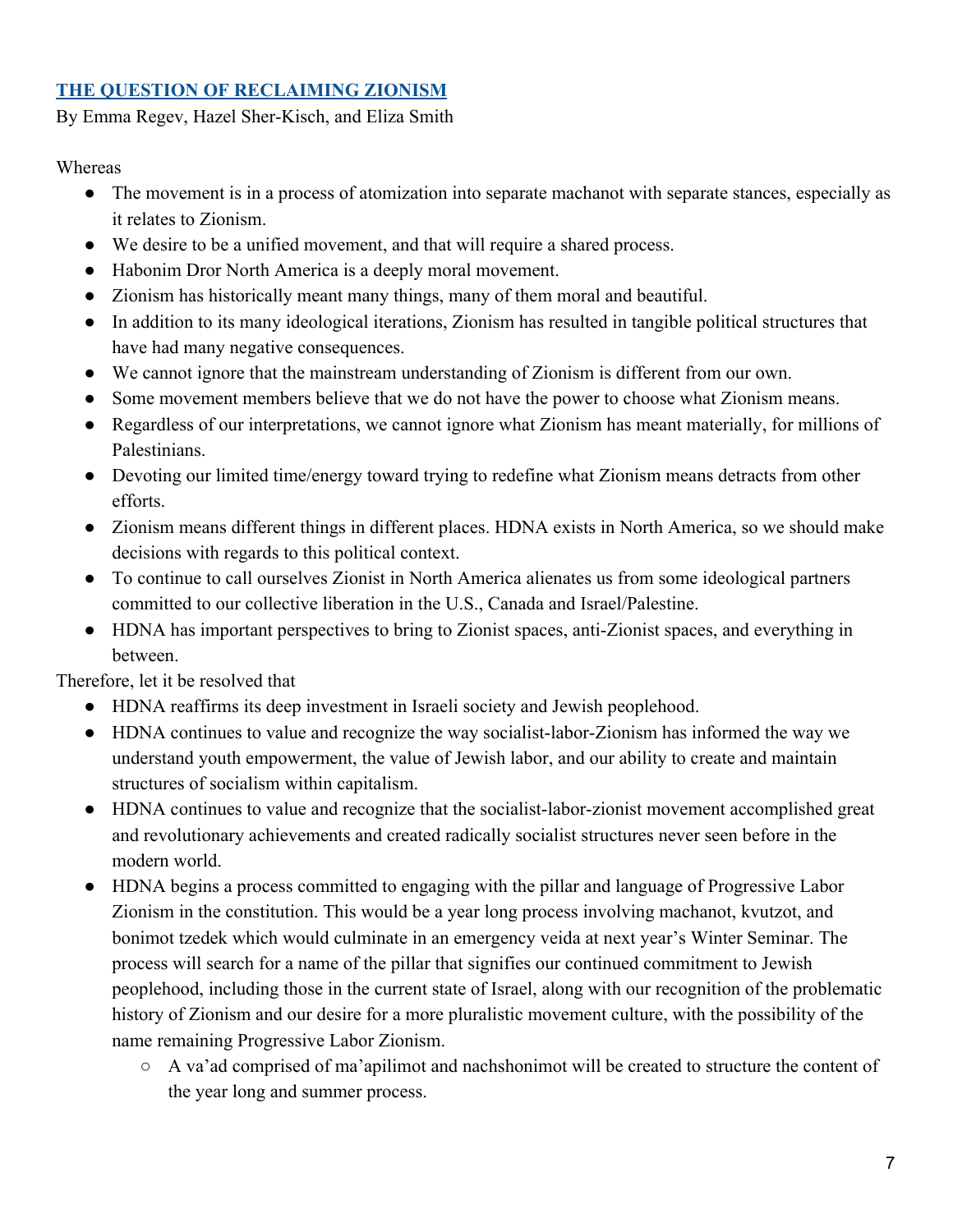- If at the following winter seminar the proposed amendment based on the process fails, the process to engage with the pillar ends immediately.
- Next summer at each machaneh, a tzevet and madatz and MBI and Kadima veida will be held solely on this proposal. After which each machaneh will create a statement that will be read at the emergency veida next year at Winter Seminar 2020.
- HDNA affirms our solidarity with Palestinians and their fight for liberation. This does not weaken our focus on Jewish peoplehood. Our focus continues to be on social justice-centered Jewish communal development and educational change.
- Israel programming and investment in Israel-Palestine will continue to be a center of our movement and our machanot.
- This does not end Israel education by any means. HDNA continues to build toward the next generation of Jewish youth deeply invested in Israeli society.

## **NOTE: HDNA's current definition of Zionism is as follows, approved by the Veida in 2015.**

#### From the age of AIM to the age of Snapchat: a new and improved Zionism

By lilypad4007 (Lily Sieradzki), widereciever93mal (Max Ledersnaider), obssd1000 (Emma Pasternack), cccp64 (Kobi Bordoley)

tl;dr Zionism is complicated, but it's RAD!

Whereas the Jewish people face a unique historical moment wherein the North American Jewish community and the state of Israel are facing two unique crises:

1. The Jewish community of North America finds itself fragmented and polarized regarding issues related to Israel. As young members of North American Jewry, we struggle to reconcile our privilege and comfort in North American society with a need for a Jewish homeland.

2. Israel finds itself caught between two futures: a future where it is a state that exists for the sake of being a state: existing only for Jewish citizens; and a future where it is a state that is Jewish because of its content and character.

Whereas the movement has been deeply affected by these crises, such that it is struggling to reconcile its own chalutzic Zionist narrative with Palestinian narratives of oppression and historical narratives of nationalism and colonialism,

Whereas a tension exists between the prioritization of a Jewish majority in population, government, and character as opposed to maintaining the Democratic integrity of Israel

Whereas this struggle is causing the movement to be unsure of its own center and direction,

Whereas HDNA has a responsibility to constantly interrogate our own values and ideologies to reflect the needs of our Jewish community and the world,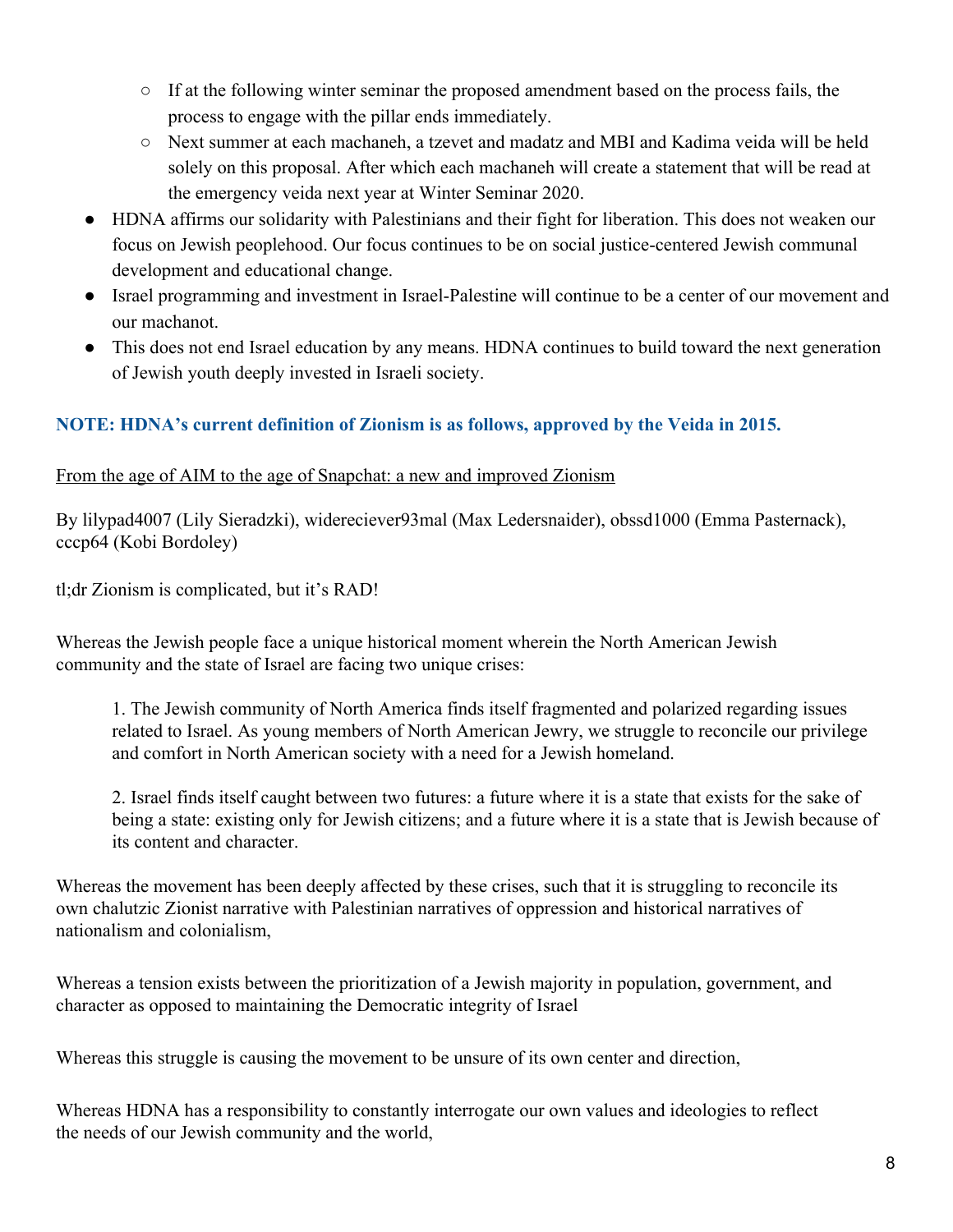Whereas if we do not redefine and fight for our vision of Zionism, the current reality will define Zionism in a way that contradicts our own values,

Whereas by labeling ourselves as a Zionist movement and taking responsibility for its history, we have agency and responsibility in defining the future of Zionism as an ideology and a practice.

Let it be resolved that:

HDNA as a movement reaffirm its fundamental concern with the liberation of the Jewish people in all its expressions, and therefore acknowledge its concrete responsibility toward Israel as a center of the Jewish people,

HDNA refuse to give up the ongoing struggle towards building our vision of Israel out of

Israel's current oppressive reality, despite seemingly insurmountable obstacles and institutions,

HDNA shape the education and work of movement members to prioritize the democratic integrity of Israel over a Jewish majority within the state by working towards democracy and full equal rights for all people in Israel and the Palestinian territories

HDNA members continue to engage with Zionism as a defining part of the movement's history and vision for the future of the Jewish people,

HDNA's vision of Zionism must be based on the honest acknowledgment of the following histories:

- 1. A Jewish homeland in Israel was founded out of necessity from a history of Jewish suffering and oppression
- 2. Zionism was intended as a path towards Jewish liberation via statehood and full cultural and religious expression, and Labor Zionism in particular, despite its flaws and failures, strove for a radically just Jewish society in Israel,
- 3. The foundation of the State of Israel has resulted in the disowning, displacement and oppression of the Palestinian people, and has also created a worldwide struggle of Palestinian refugees toward national liberation,
- 4. The foundation of the state of Israel has resulted in a vibrant Israeli society and has been a source of unity, hope and strength for a fragmented Diasporic Jewish community,
- 5. Israel has perpetrated massive human rights abuses that contradict its Jewish and democratic intention, including but not limited to the illegal occupation of Gaza and the West Bank. In addition, the continued discrimination against Bedouins, Palestinians, Druzim, Jews of a non-Ashkenazi descent and other ethnic minorities is also a reality

HDNA's Zionism is defined by the following eight principles: